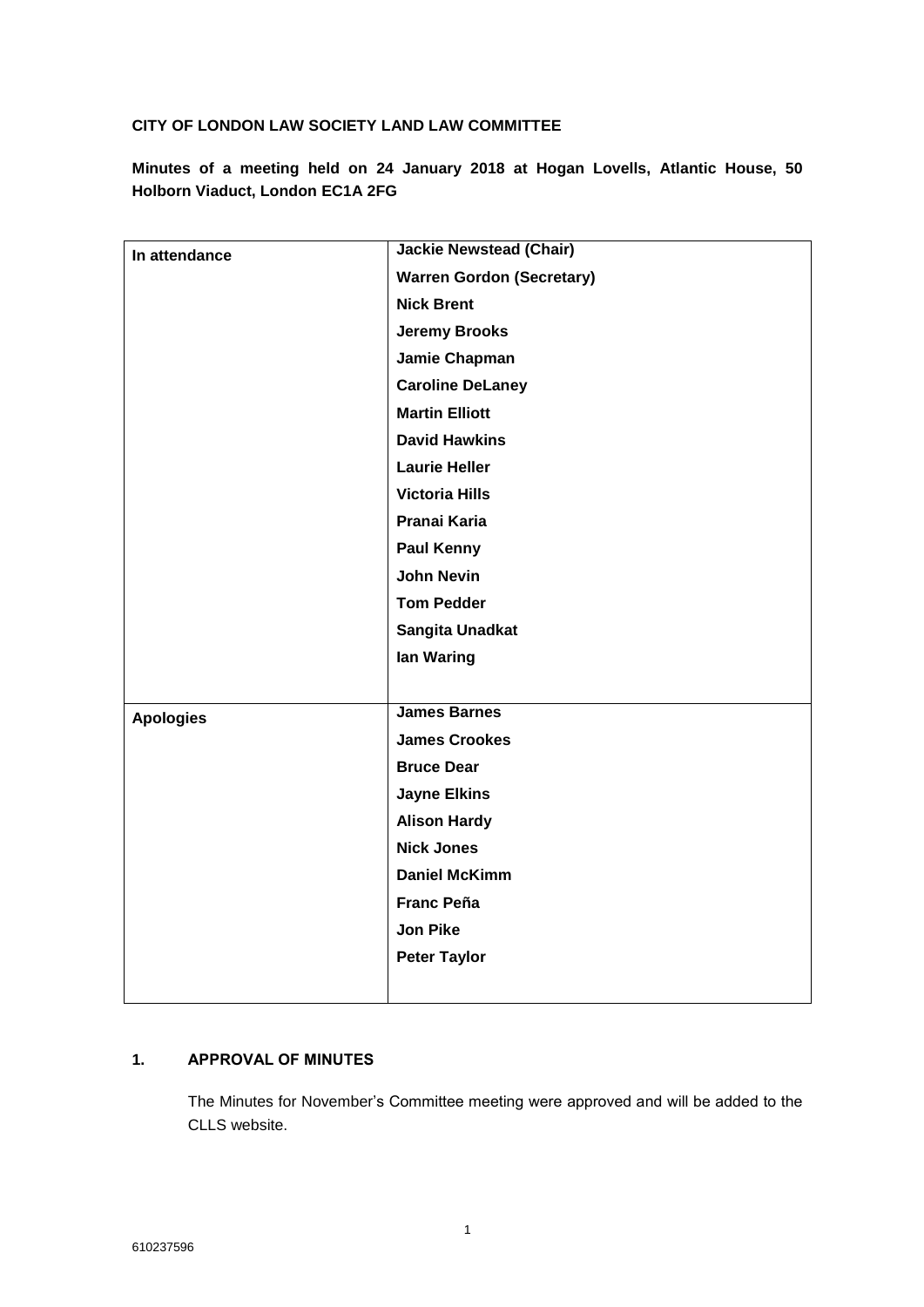#### **2. CLLS SHORT FORM REPORT ON TITLE**

The sub-committee has progressed the Short form Report on title to a state where the Committee's approval is sought to its final form and launch. The document was circulated in advance of the meeting, to give members time to absorb the changes and allow for a thorough discussion. The majority of the meeting was taken up by this discussion. The Committee made a number of comments, some of which are noted below. Most of the comments did not entail significant changes to the Report. The sub-committee will amend the Report and circulate it to the Committee by email for final comments. The Report will be launched shortly afterwards with accompanying publicity.

The points noted included:

- The Report will be rarely used on a purchase for the reporting firm's own client.
- In certain respects, the front part of the Report reflects the Committee's Certificate of title.
- Clause 1.6.3 "any legal proceedings arising from or in connection with this Report must be formally commenced within [3 years ] from the date of this Report;" The 3 years allows time for any issue to emerge, but the limitation reflects the short form nature of the report that will usually be used on low value, high volume transactions. It is also reflective of the approach on corporate transactions. However, the Report should state that this clause may not always be acceptable.
- 1.6.5 "where the Addressees constitute more than one person, our aggregate liability to all the Addressees is to be no greater than the liability we would have had if the Addressees were a single person," – this is intended to avoid duplication of liability and consideration should be given to whether it is appropriate for the particular transaction.
- The Report has a narrower scope than the Certificate. Clause 2 highlights that the firm has examined and considered the documents of title and other documents relating to the Property specifically referred to in the Report and the results of the searches made by or disclosed to them (the latter is a narrow set of primarily Land Registry searches). The solicitor receiving the Report would highlight to their client what is missing (for example, compared to the Certificate).
- "Marketable" (as in "good and marketable title") is dealt with by "there is nothing to indicate that the title to the Property is other than marketable; (clause 3.3)" reflecting the narrower scope of the Report.
- The Company (and not the firm) gives the confirmation on beneficial ownership "Save as is otherwise disclosed in this Report it is solely beneficially entitled to the Property" (clause 4.1).
- Schedule 1, "Letting Documents" includes holding over situations under the Landlord and Tenant Act 1954.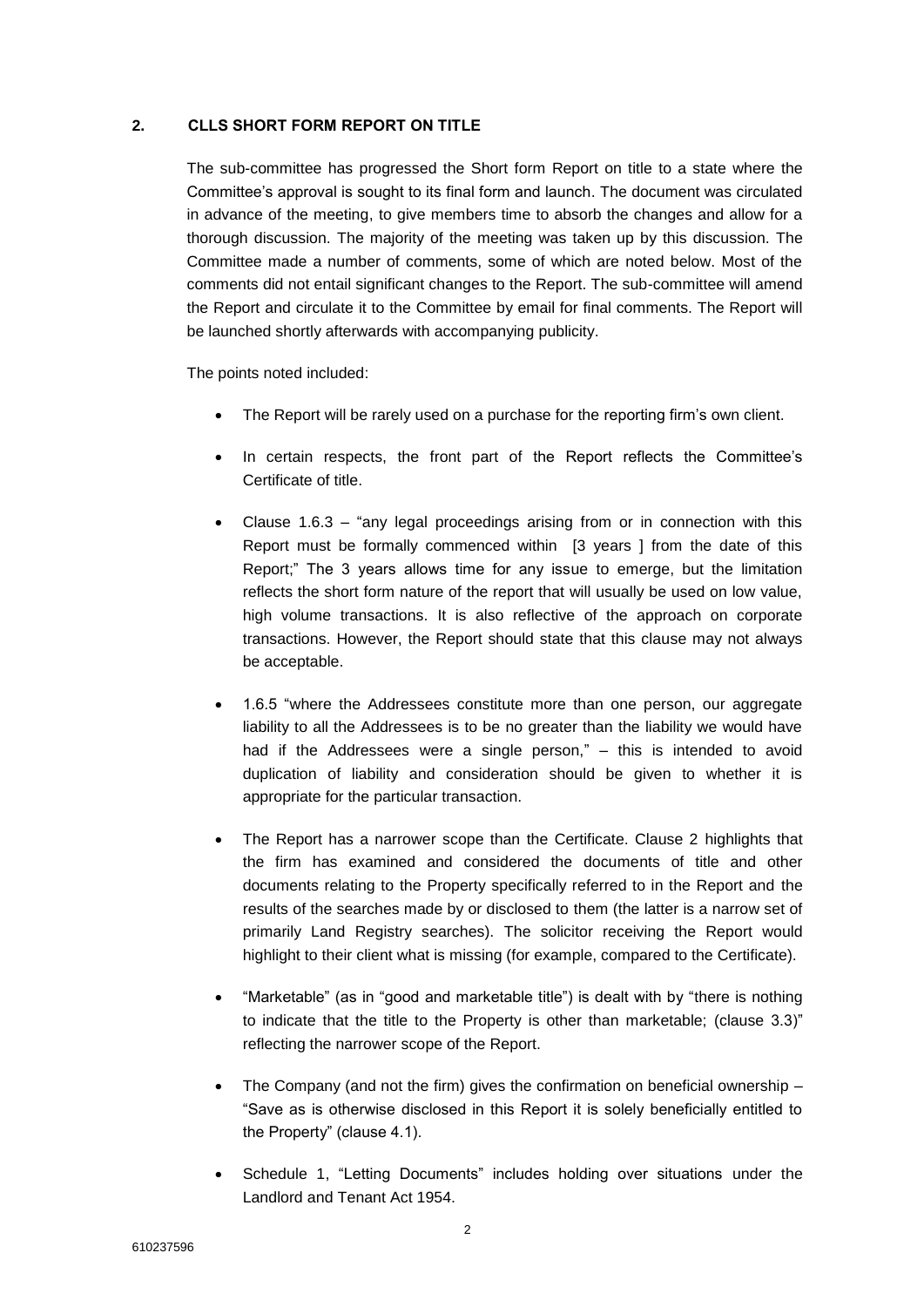- The Group and Seller's Group definitions have been removed.
- In paragraph 2 (Assumptions and qualifications), save as is otherwise disclosed in the Report, the firm does not investigate insurance matters relating to the Property, although title insurance will be highlighted as an exception. Reference should be made in the Report to the firm checking that there will be no problem with disclosing the existence of the policy in the Report.
- Schedule 2 relating to the Property has been considerably shortened. The heading "Documents of title" refers to various options "[See Appendix to this Report] [Made available in [section] [ ] of the Data Room][The documents listed here]".
- Schedule 3 (searches) includes reference to Official copies of registered title(s) to the Property. It will be made clear that this includes copies of any documents referred to as being filed at the Land Registry. The local search will not be standard, since it would not usually be carried out due to the low value/high volume nature of the transaction in relation to which the Report is used. An extra heading will be included for "Other searches made by or disclosed to the firm".
- There will be 2 types of Schedule 4 reporting on the headlease, the first for a lease where no rack rent is payable (usually for a longer term). The second is for a lease at a rack rent. Schedule 5 details income producing letting documents – its form is very similar to the second Schedule 4. The parties may choose to reduce the amount of detail reported on and, if so, should consider using a table of the type referred to in Schedule 5 to the Certificate of title.
- Consequential changes will be made to the Notes and confirmation letter from the Company at the back of the Report.

## **3. UPDATING CITY CORPORATION'S STANDARD WAYLEAVE AGREEMENT FOR THE NEW ELECTRONIC COMMUNICATIONS CODE**

A sub-committee comprising members of the Committee has been considering changes to the Committee's/City Corporation's wayleave for the new Electronic Communications Code. Changes have generally been confined to matters resulting from the new Code. The revised draft will be sent to the City Corporation, which will launch a consultation process shortly. It was noted that there is a high demand among law firms for the updated document.

# **4. CONSULTATION ON PROPOSED NEW RICS CODE FOR SERVICE CHARGES IN COMMERCIAL PROPERTY**

The Committee issued a response to the RICS's consultation on a replacement document for its existing Code for Service Charges in Commercial Property, 3rd edition. A link to the response is here -